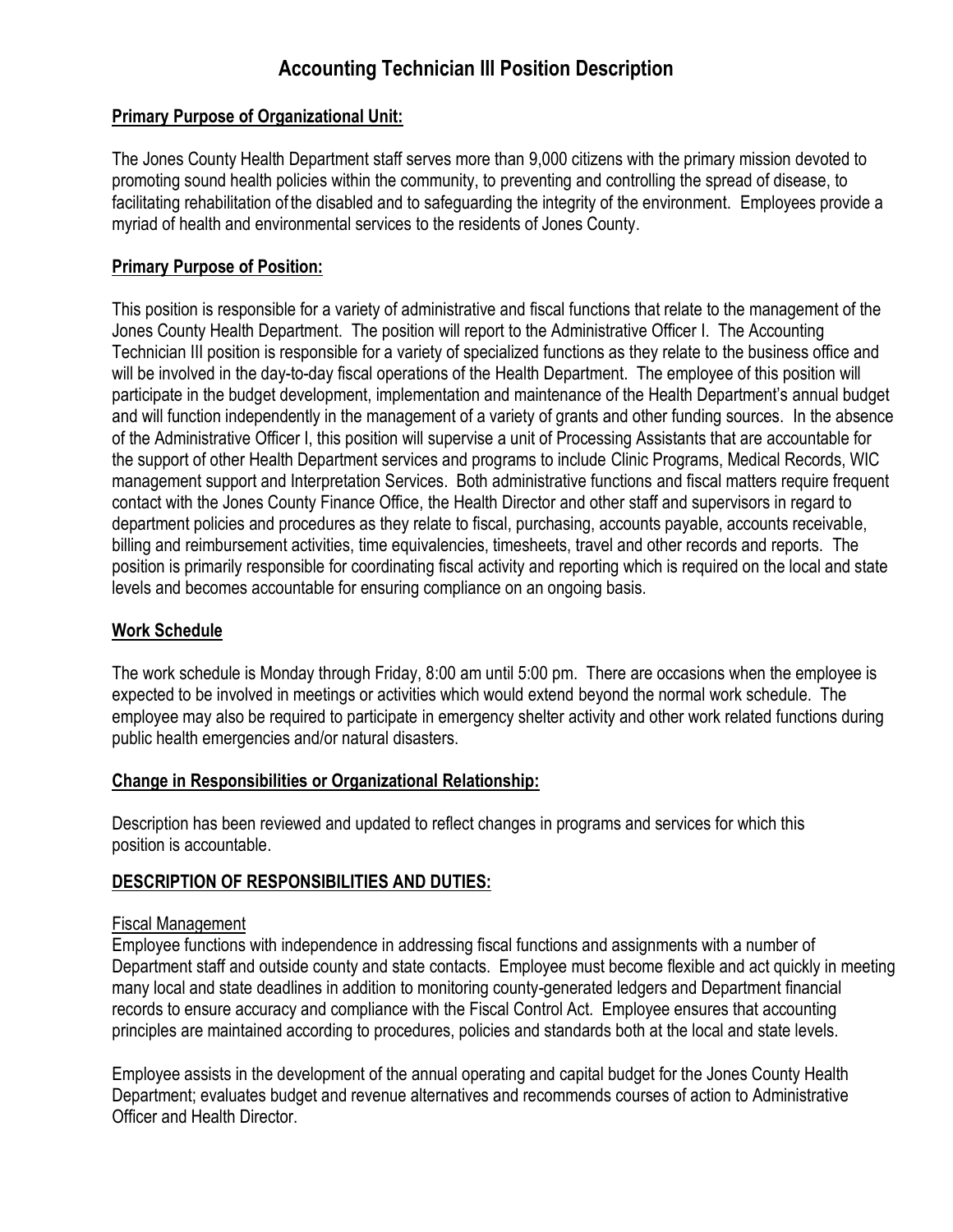## Accounts Payables and Receivables

Employee is responsible for monitoring all program expenditures and reimbursements. Employee in this position processes all monies, posts all receipts including collection of fees, insurance and Medicaid reimbursements and completes reports as requested, including Board of Health financial reports. This position assists the Health Director and Administrative Officer in compiling an annual Medicaid cost report. All accounts receivable are maintained in a current and accurate fashion. Employee must also participate in the maintenance of a system where bills are coded at least weekly and filed according to vendor and are coded according to Health Department account listings.

Employee is responsible for completion and submission of all third party billing including Medicaid. Employee is responsible for researching and utilizing systems for timely billing/submission of other third party claims. Employee is responsible for ensuring that any claim submitted to Medicaid or other third party is paid. Employee is responsible for the timely research and re-submission of any denied claims regardless of payer source.

## Cash Boxes

Employee monitors two (2) cash boxes, each containing a minimum of \$50 and reconciled daily within department whereby services are rendered and patients/general public pay for services rendered. A receipt book is reviewed for verification of collection source, specific program for which funding was collected and the type of service rendered.

An auditing process is completed where receipts are balanced with cash in each cash box and compared to postings made in patient accounts within CureMD.

## Purchasing

Employee is responsible for the coordination of purchasing activity within the department. Serves as a resource to staff in selecting vendors and/or supplies and equipment, prepares invoices, researches and gathers prices in the most cost effective methods and coordinates with County Finance Office. May also participate in fee research, cost studies and other related billing activities.

## Monthly Reports

Employee is responsible for the monthly financial grant reports where all expenditures are reported to respective grantors. In addition, employee will complete a Preparedness Monthly financial report (EMR) which documents specific expenditures, salaries and fringe information.

Time equivalencies report documents activities spent in daily programs. Information is utilized in the compilation of the expenditure report.

Employee is responsible for providing MUNIS reports to the Health Director and completing necessary financial workup for the Administrative Officer to complete monthly Aid-to-County report for submission to the state.

# Other Duties

Employee will perform other duties as assigned by the immediate supervisor, including administrative support to the Health Director regarding Rabies Control, maintaining Safety Data Sheets, and point of contact for IT issues with JNB Tek.

# **OTHER POSITION CHARACTERISTICS:**

## **Accuracy Required in Work:**

A high degree of accuracy is required in order to perform the various duties of this position. Accurate fiscal records and practices are essential for the financial viability of the Department. The ability to understand fiscal policies, processes and procedures is required to ensure compliance with local and state rules. Independent decisionmaking in this position requires 100% accuracy.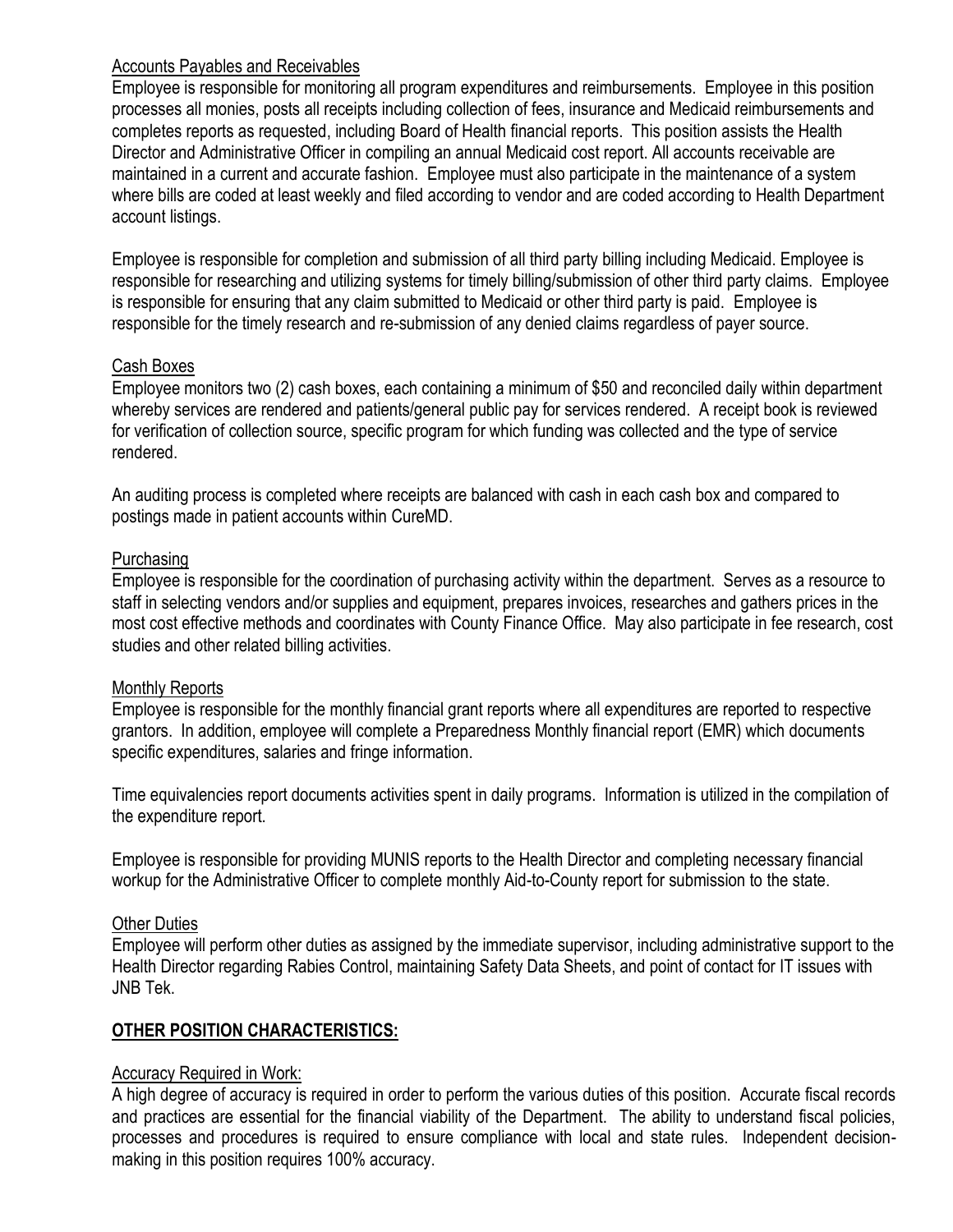## Consequence of Error:

Consequence of error can be significant in all areas of assignments. Improper accounting procedures can result in loss of potential revenue to the Department or require reimbursement for past revenues. Errors in work and judgment can cause serious funding, budgetary issues within the Department and county and could result in serious penalties.

## Instructions Provided to Employee:

Position will report to the Administrative Officer I; supervision will be provided both in written form and verbally. Work is often reviewed after completion.

## Guides, Regulations, Policies and References Used by Employee:

High degree of knowledge of the business, clinical and programmatic practices within the Department is required. Knowledge of the guides, regulations, policies and references used throughout the Department will be required, including Jones County Policies and Procedures; Medicare and Medicaid Manuals and bulletins; software manual for all Department billing, account and other fiscal reports

## Supervision Received by Employee**:**

Work is reviewed for adherence to established fiscal standards. Daily work is self-planned and performed with considerable independence. Short range plans and changes can usually be implemented; other longer range planning may be completed and in conjunction with the Administrative Officer I or Health Director.

## Variety and Purpose of Personal Contacts:

Frequent contact throughout the Department will be required. Additional contact is ongoing with business associates, state/county contacts and local agency staff.

## Physical Effort:

A limited level of physical effort is required. Lifting heavy records may be necessary to perform assigned functions. Stressful conditions often occur when experiencing busy clinic services.

# Work Environment and Conditions:

Work will be performed in an office environment with limited travel. No unpleasant or hazardous environmental conditions exist. Deadlines and priorities can create a need for work beyond normal work hours. Work requires some exposure to clients who may be difficult to work with. Limited contact with patients who may have contagious illnesses.

## Machines, Tools, Instruments, Equipment, and Materials Used:

Personal computer and printer, calculator, fax machine, copier, telephone, manuals, printouts and other written materials.

## Visual Attention, Mental Concentration, and Manipulative Skills:

Attention to detail is critical in this position due to the necessity of performing tasks with a high degree of accuracy and the adverse consequences to the agency if errors occur. A high degree of mental concentration is required to read and understand fiscal rules and regulations.

## Safety for Others:

This position is heavily involved in the safety of the health information of clients and all financial records.

## Dynamics of Work:

Employee will be expected to work under pressure, have good communication skills, meet deadlines and perform work with accuracy. Policies and priorities are adjusted to meet the ever-changing health environment.